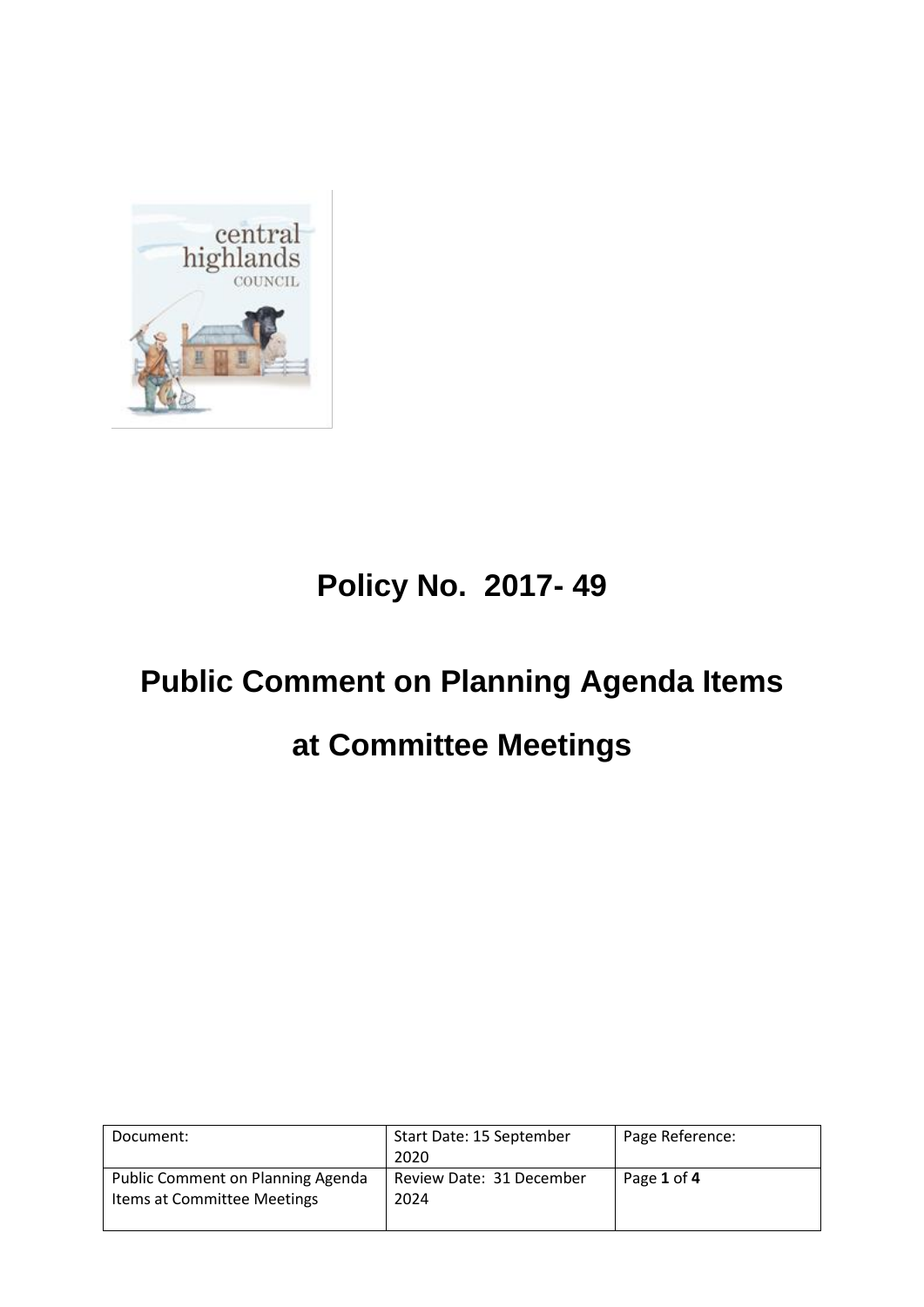#### **1.0 Purpose:**

The purpose of this policy is establish clear guidelines for public comments and/or questions on agenda items when Council is acting as Planning Authority.

#### **2.0 Objectives:**

The Land Use Planning and Approvals Act 1993 ("LUPA Act") provides a process for people affected by planning decisions to submit statutory written representations to the Council in its capacity as the planning authority within the statutory notice period.

The LUPA Act requires the planning authority to consider the written representations it receives in the statutory notice period.

The LUPA Act does not provide for how a Council may consider representations made to it other than in accordance with the statutory process. The purpose of this policy is to provide a fair and transparent process that will apply to requests to speak at a Council meeting made by a member of the public in its capacity as planning authority.

The objectives of this policy are:

- (a) To provide a fair and transparent process to apply to all requests to speak at Council meetings on issues relating to the Council's role as the Planning Authority;
- (b) To inform applicants and the public of Council meeting procedures and expectations; and
- (c) To maintain order and process during Council meetings.

#### **3.0 Policy:**

#### *3.1 Planning Committee Meetings*

A person may speak about an item on the agenda to be considered by the Planning Committee during Public question time or at the beginning of the item, as determined by the Chairperson.

Speakers should follow the procedure detailed in section 4 below.

| Document:                         | Start Date: 15 September | Page Reference: |
|-----------------------------------|--------------------------|-----------------|
|                                   | 2020                     |                 |
| Public Comment on Planning Agenda | Review Date: 31 December | Page 2 of 4     |
| Items at Committee Meetings       | 2024                     |                 |
|                                   |                          |                 |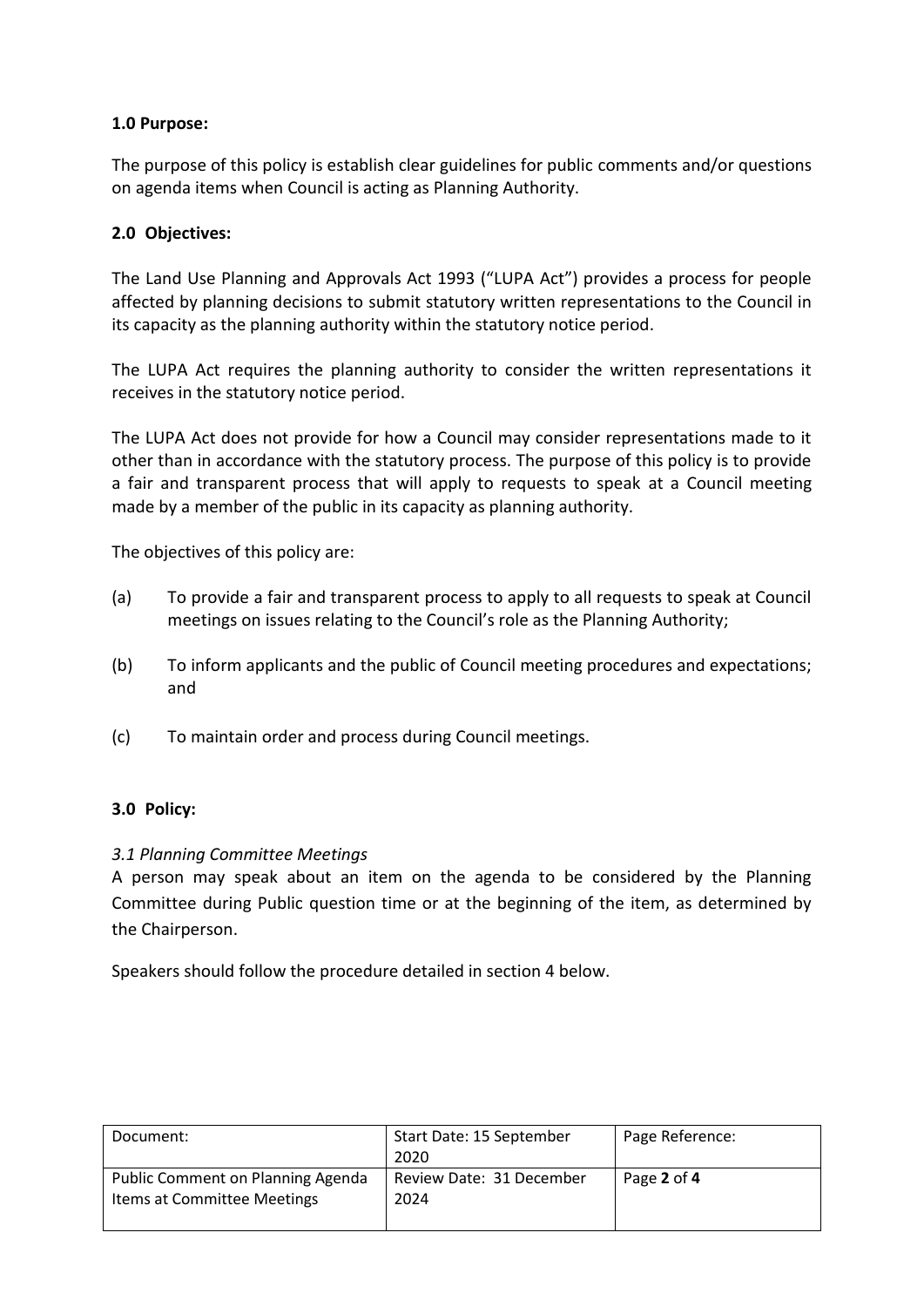#### **4.0 Planning Committee Meeting Procedure :**

- *4.1* Only those people that have:
	- (a) Initiated the planning decision under the Land Use Planning and Approvals Act 1993 (Act) ("Applicant"); or
	- (b) The owner of the land subject to the planning decision ("Owner"); or
	- (c) made a representation within the statutory notice period in relation to a planning decision ("Representor")

will be entitled to speak at a Planning Committee Meeting ("Meeting").

- 4.2 Prior to the commencement of the Meeting a person who wishes to address the Meeting must:
	- 4.2.1 Notify the Council in writing by close of business on the Friday prior to the Planning Committee meeting of the person's intention to address the Meeting, including with the following detail:
		- (a) Identify whether the person is the Applicant or a Representor;
		- (b) If a Representor, the date the person made a representation in respect to the planning decision; and
		- (c) the relevant planning decision by the Council allocated number, or by reference to the land to which it relates (eg, by certificate of title, PID or address);
		- (d) the question or topic on which the person wishes to speak.
	- 4.2.2 Notify the Chairperson of his or her arrival prior to the commencement of the PCM and complete a register.
- 4.3 If a person has complied with the procedure in 4.2, the person will be entitled speak at the meeting.
- 4.4 The Chairperson will determine the order of speakers.
- *4.5* All people entitled to speak will be given equal opportunity to speak.
- 4.6 Each person will be limited to 5 minutes unless otherwise allowed by the Chairperson.
- 4.7 A person may make a statement only or ask questions that are directed through the Chairperson.

| Document:                                                        | Start Date: 15 September<br>2020 | Page Reference: |
|------------------------------------------------------------------|----------------------------------|-----------------|
| Public Comment on Planning Agenda<br>Items at Committee Meetings | Review Date: 31 December<br>2024 | Page 3 of 4     |